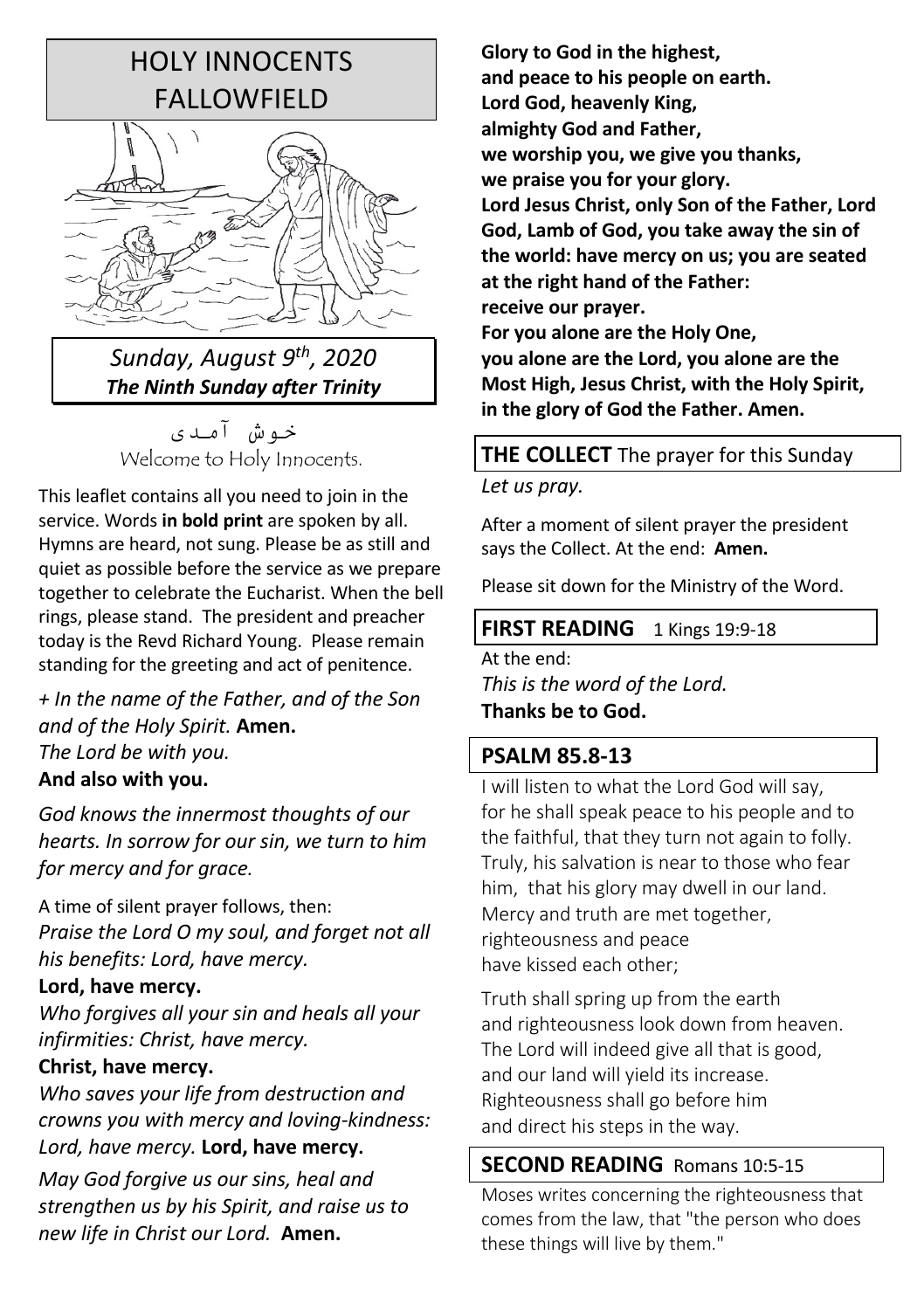But the righteousness that comes from faith says, "Do not say in your heart, 'Who will ascend into heaven?'" (that is, to bring Christ down) "or 'Who will descend into the abyss?'" (that is, to bring Christ up from the dead). But what does it say? "The word is near you, on your lips and in your heart" (that is, the word of faith that we proclaim); because if you confess with your lips that Jesus is Lord and believe in your heart that God raised him from the dead, you will be saved. For one believes with the heart and so is justified, and one confesses with the mouth and so is saved. The scripture says, "No one who believes in him will be put to shame." For there is no distinction between Jew and Greek; the same Lord is Lord of all and is generous to all who call on him. For, "Everyone who calls on the name of the Lord shall be saved." But how are they to call on one in whom they have not believed? And how are they to believe in one of whom they have never heard? And how are they to hear without someone to proclaim him? And how are they to proclaim him unless they are sent? As it is written, "How beautiful are the feet of those who bring good news!"

*This is the word of the Lord.* **Thanks be to God.**

Please stand for the Gospel Acclamation.

## **GOSPEL READING** Matthew 14:22-33

*The Lord be with you.* **And also with you.** *Hear the Gospel of our Lord Jesus Christ according to Matthew.*

**Glory to you, O Lord.** At the end:

*This is the Gospel of the Lord.* **Praise to you, O Christ.**

Please sit down for the sermon. After the sermon there will be a time of silence. Then all please stand with the president for the Creed:

*We believe in one God,*  **the Father, the Almighty, maker of heaven and earth, of all that is, seen and unseen. We believe in one Lord, Jesus Christ, the only Son of God, eternally begotten of the Father, God from God, Light from Light, true God from true God, begotten, not made,** 

**of one Being with the Father; through him all things were made. For us and for our salvation he came down from heaven, was incarnate of the Holy Spirit and the Virgin Mary and was made man. For our sake he was crucified under Pontius Pilate; he suffered death and was buried. On the third day he rose again in accordance with the Scriptures; he ascended into heaven and is seated at the right hand of the Father. He will come again in glory to judge the living and the dead, and his kingdom will have no end. We believe in the Holy Spirit, the Lord, the giver of life, who proceeds from the Father and the Son, who with the Father and the Son is worshipped and glorified, who has spoken through the prophets. We believe in one holy catholic and apostolic Church. We acknowledge one baptism for the forgiveness of sins. We look for the resurrection of the dead,** 

**and the life of the world to come. Amen.**

Please remain standing for the Prayer of the Faithful. After each section: *Lord, in your mercy:* 

**hear our prayer***.* 

After the final section (for the departed) there will be a time of silent prayer. At the end: *Merciful Father,*

**accept these prayers for the sake of your Son, our Saviour Jesus Christ. Amen**

The president introduces THE PEACE: *We are the Body of Christ. In the one Spirit we were all baptized into one body. Let us then pursue all that makes for peace and builds up our common life. The peace of the Lord be always with you.*  **And also with you.**

All exchange a sign of peace as we hear: **Light of the minds that know him, may Christ be light to mine! My sun in risen splendour, my light of truth divine; my guide in doubt and darkness,**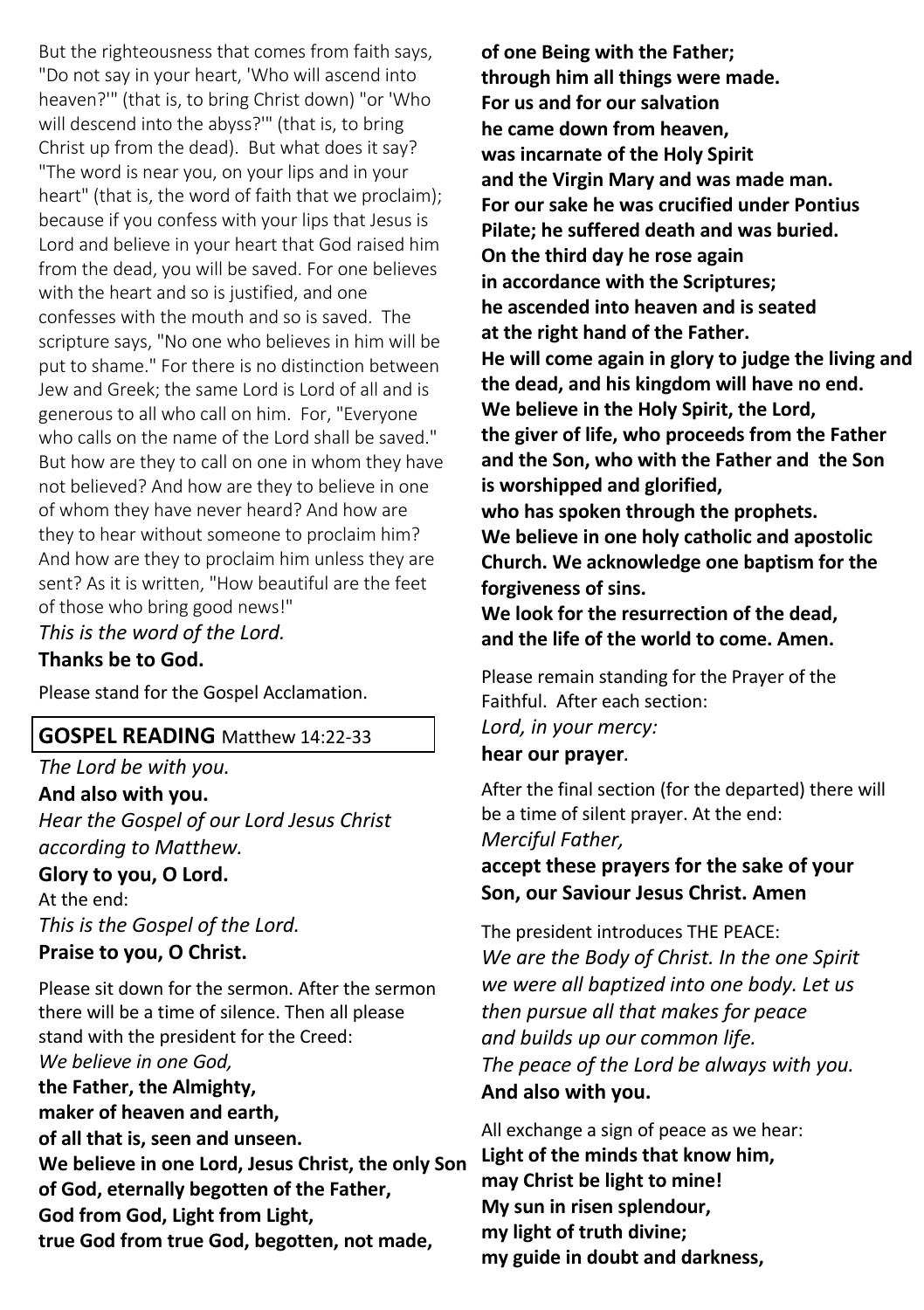**my true and living way, my clear light ever shining, my dawn of heaven's day.**

**Life of the souls that love him, may Christ be ours indeed! The living Bread from heaven on whom our spirits feed; who died for love of sinners to bear our guilty load, and make of life's long journey a new Emmaus road.**

**Strength of the wills that serve him, may Christ be strength to me, who stilled the storm and tempest, who calmed the tossing sea; his Spirit's power to move me, his will to master mine, his cross to carry daily and conquer in his sign.**

**May it be ours to know him that we may truly love, and loving, fully serve him as serve the saints above; till in that home of glory with fadeless splendour bright, we serve in perfect freedom our strength, our life, our light.**

The bread and wine are brought to the altar. The president says a prayer over the gifts to which we all respond:

## **Blessed be God for ever.**

THE EUCHARISTIC PRAYER follows. *The Lord be with you.*

**And also with you.**

*Lift up your hearts.* **We lift them to the Lord.** *Let us give thanks to the Lord our God.* **It is right to give thanks and praise.**

THE PRESIDENT continues the prayer, thanking God for his saving works, and then invites the people to join their praises with the whole company of heaven:

*............for ever praising you and singing:*  **Holy, holy, holy Lord, God of power and might, heaven and earth are full of your glory. Hosanna in the highest.** 

**Blessed is he who comes in the name of the Lord. Hosanna in the highest.**

THE PRESIDENT asks the Father to send the Holy Spirit to sanctify the bread and wine, and then repeats the Lord's own words over the bread and cup.........*Great is the mystery of faith:*

## **Christ has died: Christ is risen: Christ will come again.**

THE PRESIDENT CONTINUES, joining our offering with Christ's sacrifice of himself. At the end of the prayer the president says:

*.....all honour and glory be yours, almighty Father, for ever and ever:* **Amen.**

The President introduces the Lord's Prayer and all say together:

**Our Father who art in heaven, hallowed be thy name; thy kingdom come, thy will be done on earth as it is in heaven. Give us this day our daily bread and forgive us our trespasses, as we forgive those who trespass against us. And lead us not into temptation but deliver us from evil; for thine is the kingdom, the power and the glory for ever and ever. Amen.** 

We SIT or KNEEL as the president breaks the consecrated bread in pieces for all to share: *We break this bread to share in the body of Christ.* **Though we are many we are one body,** 

**because we all share in one bread.**

We say together:

**Lamb of God, you take away the sin of the world, have mercy on us.**

**Lamb of God, you take away the sin of the world, have mercy on us.**

**Lamb of God, you take away the sin of the world, grant us peace.**

The president addresses those who wish to come to Holy Communion:

*Behold the Lamb of God who takes away the sins of the world; blessed are those who are called to his supper.* 

**Lord, I am not worthy to receive you, but only say the word and I shall be healed.**